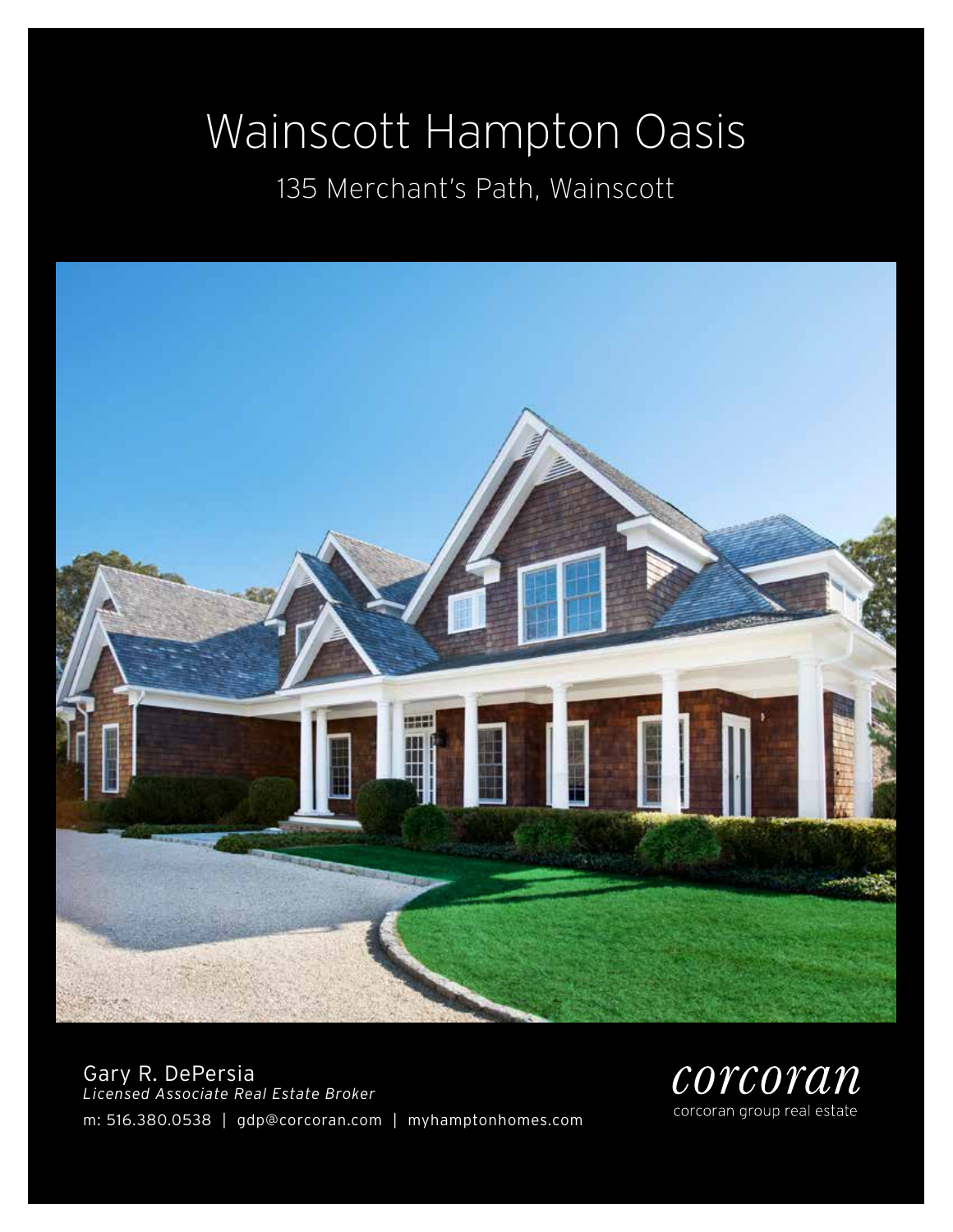### WAINSCOTT HAMPTON OASIS

Wainscott. Custom built by Pizzo Builders for a discerning client, a Hollenbeck designed 4 bedroom, 6 bath traditional of recent vintage is poised to find a new owner. Sequestered at the end of a quiet lane behind a gated entry, the 5000 +/- sq ft residence on 2.25 acres offers the quintessential Hampton experience on two levels of living space. As you enter in to the inviting entry over Brazilian cherry floors, spread out before you is the formal double-height great room, which opens to the outside, offering views of the property. The expansive kitchen, professionally equipped, is enhanced by an eat-in area and a large center island, and flows seamlessly into the formal dining room and an adjacent living room with fireplace and vaulted ceilings, which will quickly become a preferred TV venue. The spacious first floor master suite, which boasts high ceilings, a large walk-in closet and luscious bath, offering steam shower and Jacuzzi tub, additionally has a separate sitting room, possibly for a home office. A two car garage completes the first floor. Upstairs three guest bedrooms with baths all en-suite have equal access to a separate loft area. The deep, unfinished basement offers more possibilities. Outside, ample mahogany and stone patios, shaded by a pair of retractable awnings and serviced by a built in outdoor kitchen, overlooks the 20 x 40 ft heated Gunite pool, verdant lawn and colorful landscaping. With village shopping, bay beaches and the ocean surf nearby, this compelling offering demands your attention today. Exclusive. WEB# 14844

- 2 Additional Bedroom Suites - Open Seating Area with view to the Den

### Property Details / Amenities / Features

## First Floor

### Second Floor

- Large Bedroom Suite with:
	- Sitting Area
	- Shower/Tub Combo
	- Walk-in Closet

- Double Height Entry Foyer with: - Coat Closet
	- Powder Room
- Formal Dining Room
- Formal Living Room with Access To Pool Area via French Doors
- Great Room with Fireplace
- Eat-in Kitchen with: - White Painted Cabinets
	- Granite Counters
	- Stainless Steel Appliances
	- 125+/- Viking Wine Cooler
	- Fischer-Paykel Dishwasher
	- Built-in Viking Microwave - Miele Capp/Espresso Maker
	- Viking Refrigerator
	- Viking Gas Range with
	- Side-by-Side Ovens
	- Breakfast Area
- Master Bedroom Suite with: - Sitting Room - Large Walk-in Closet - Outside Access - Steam Shower - Bain Air Tub for Two - Water Closet with Bidet - His/Hers Sinks - Mud Room with:
	- Powder Room - Laundry
- Traditional
- Built In 2007
- 2.26 Acres
- Surrounded ByTown Reserve
- 5,000 SF+/-
- 2 Stories
- Cedar Shingle Exterior
- 5" Brazilian Cherry Wood Flooring
- 4 Bedroom
- 4 Full and 2 Half Bathrooms
- 1 Fireplace
- Oil Hot Air Heat (4+/- Zones)
- Central Air Conditioning - Well Water with Filter Installed
- 12+/- Zone Irrigation System
- Alarm Installed (Centrally Monitored)
- Central Vacuum
- Pre-Wired For Audio and Wi-Fi
- Outdoor Audio
	- 400 Amp Electrical Service
- 2,400+/- Unfinshed Lower Level, Dry Locked and Sealed with
- Outdoor Egress
- 20'x40' Heated Gunite Pool
- Mahogany Decks
- Gated Private Driveway
- Electric Awnings
- Landscap Lighting
- Bluestone Patios with Viking Grill
- Attached 2-Car Garage

## First Floor



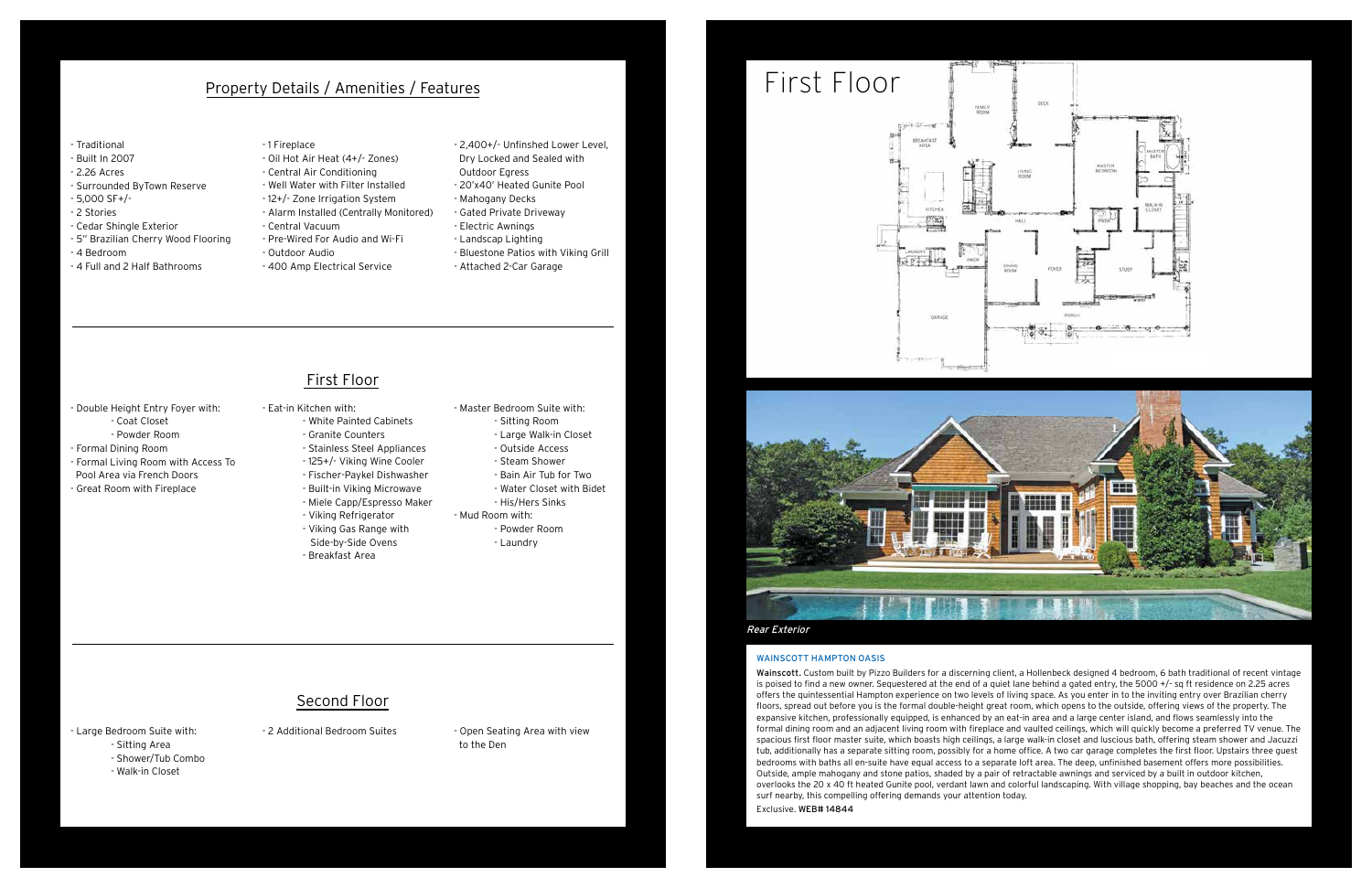



Great Room with Fireplace



Formal Living Room





Dining Room Double Height Entry Foyer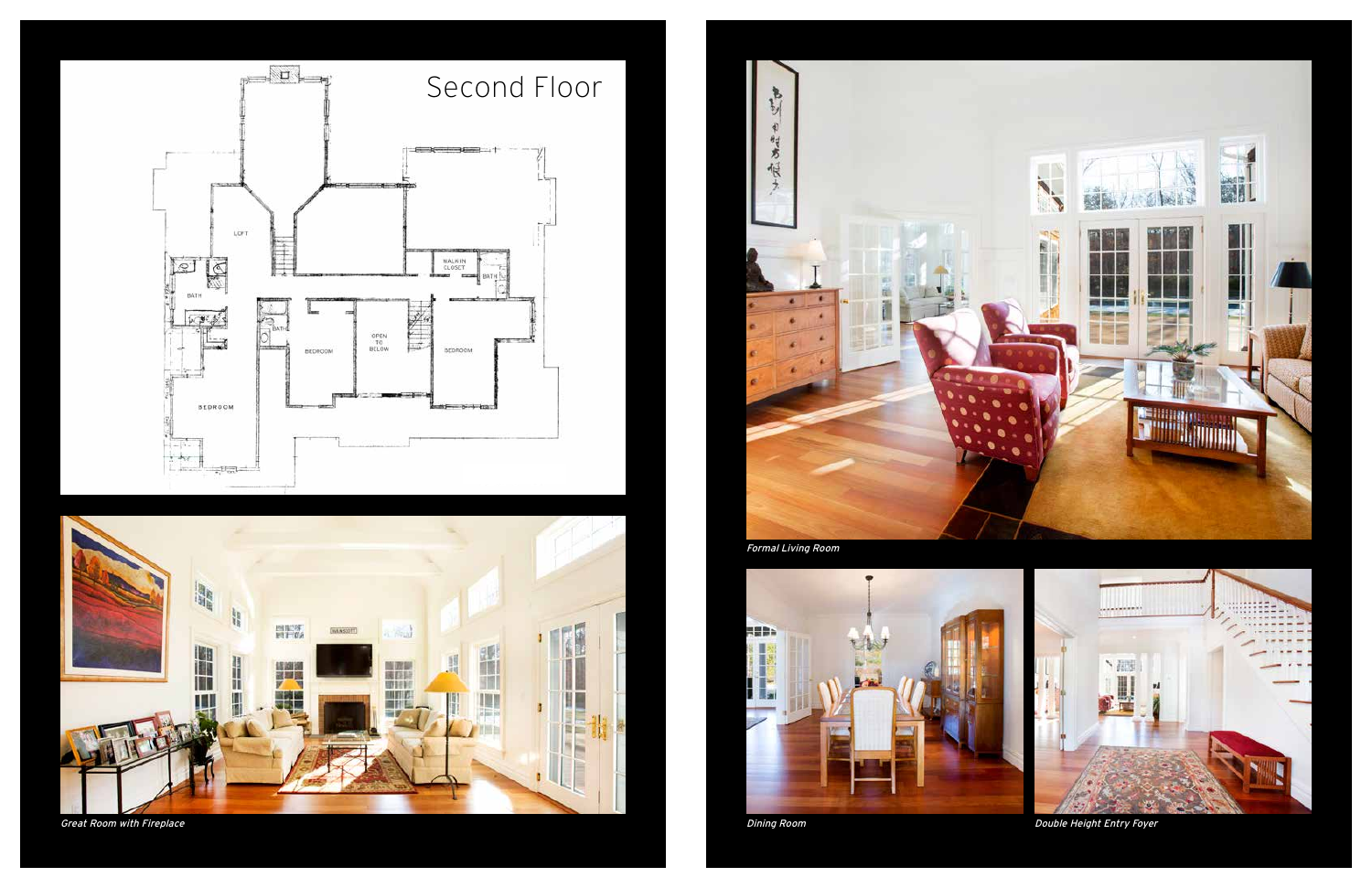

Master Bedroom



Heated Gunite Pool



2.26 Acres of Mature Landscaping